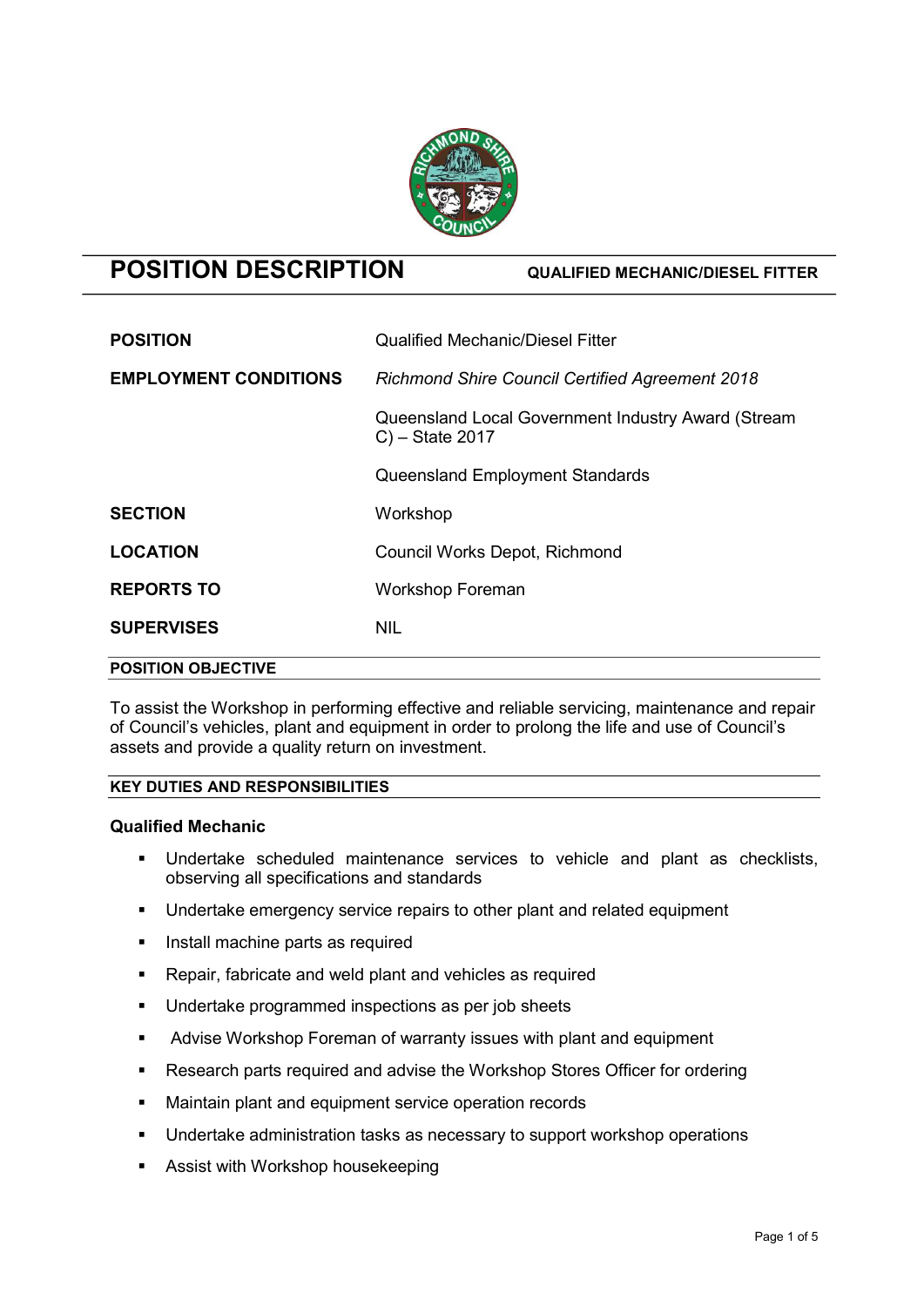- **Assist with machinery/plant cleaning**
- Maintain storage and stocking of products in a safe manner within the workshop
- Participate in training as required
- **Undertake other duties as required**
- Assist other sections and departments as requested when called upon
- Undertake training of allocated staff and apprentices as required

# PERFORMANCE STANDARDS

- Plant and vehicle schedules are maintained as per programmed requirements
- Daily works schedules are met
- Plant and vehicle maintenance is carried out to a high standard
- Support is displayed for achieving the goals of the section and organisation
- **Effectively cooperates with the other employees in the team**
- Compliance with Council's policies and procedures, and instructions from the Supervisor and other authorised personnel

# **QUALIFICATIONS**

Essential:

- Trade Certificate or Tradesperson's Rights Certificate as an Engineering Tradesperson (Mechanical) Level I or Diesel Fitter Certificate
- Drivers Licence current C Class
- National White or Queensland Blue Workplace Health and Safety Construction Industry Certification card, or willingness and ability to obtain

# Desirable:

- Truck Drivers Licence up to current HC
- Plant operator competency certificates
- Air-condition tickets
- Welding qualifications
- Demonstrate experience in the use of diagnostic equipment

# OTHER REQUIREMENTS

- Willingness and ability to perform work outside ordinary business hours as required
- Physically fit to work with heavy machinery
- Workshop environment and visits to field sites as required.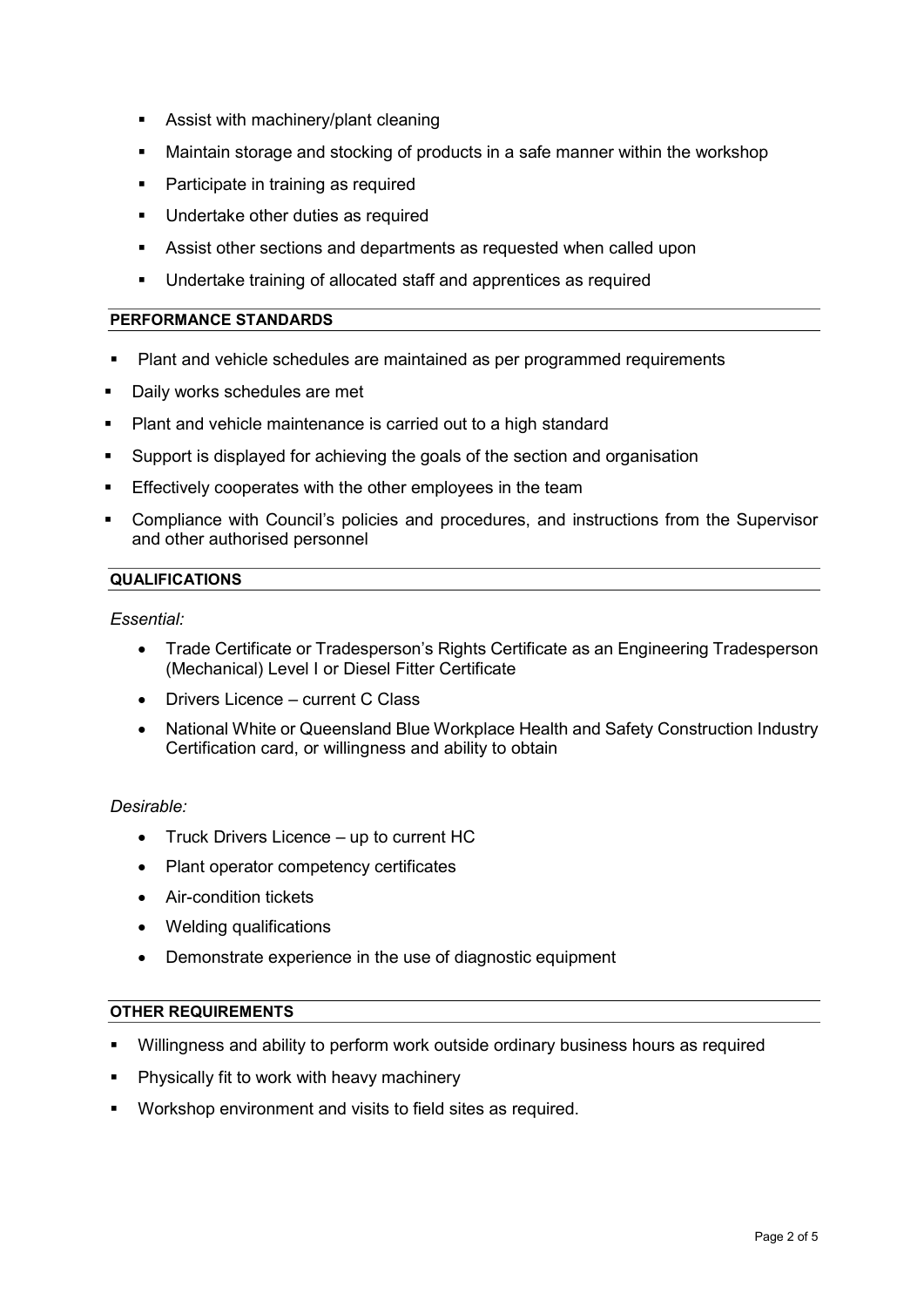# DELEGATED AUTHORITY

NIL

#### WORKPLACE HEALTH AND SAFETY RESPONSIBILITIES

All workers have a duty to familiarise themselves with and comply with statutory and Richmond Shire Council Workplace Health and Safety (WHS) requirements, including the WHS Management System, and WHS policies, procedures and work instructions.

In fulfilling this duty, workers are to:

- Take reasonable care for their own health and safety
- Take reasonable care that their acts or omissions do not adversely affect the health and safety of other persons
- Cooperate with all reasonable instructions, policies and procedures of Council, and follow safe work practices
- Identify hazards, conduct risk assessments, and take corrective actions to eliminate hazards where possible in the workplace, and/or report hazards and risks promptly to their **Supervisor**
- Establish and maintain a high standard of housekeeping and cleanliness within individual work areas and on Council property generally
- Report promptly to their Supervisor and assist with the investigation of all incidents within the workplace, including minor injuries, near-miss incidents and property damage.
- Report any incidents of bullying and/or harassment in the workplace promptly to their Supervisor or higher management
- Attend Toolbox talks, daily pre-start meetings and workplace health and safety training as required
- Correctly use and maintain tools, equipment and vehicles/plant
- Report any worn out or defective tools or equipment or problems regarding tools and equipment promptly to their Supervisor
- Correctly use and maintain all personal protective clothing and equipment supplied by **Council**
- Report any worn out or defective equipment or problems regarding Personal Protective Equipment promptly to their Supervisor
- Operate equipment and machinery with guards and safety controls operating and in place at all times
- Report promptly to their Supervisor if the employee does not have appropriate ticketing, licensing or training to undertake any designated task
- Report all problems with plant and equipment promptly to their Supervisor
- Report all problems with manual tasks, including signs of discomfort, promptly to their Supervisor
- Be familiar with the location of first aid kits, fire safety equipment, evacuation procedures, assembly points and key WHS personnel (e.g. Health and Safety Representatives, Fire Wardens, First Aid Officers)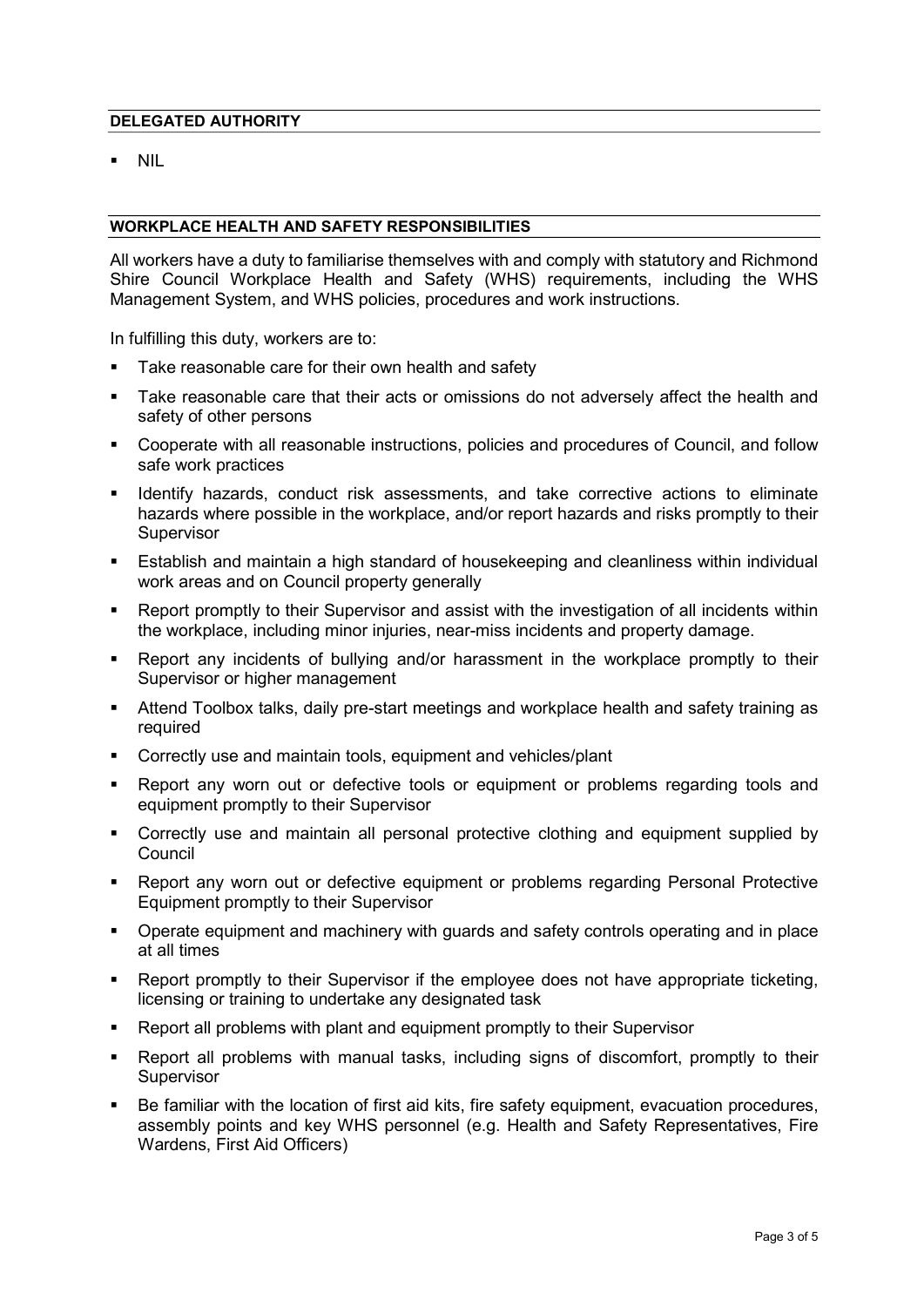- Participate in workplace health and safety activities such as inspections, investigations, evacuation drills, meetings and risk assessments as required from time to time
- Report promptly to their Supervisor any physical or psychological conditions that may affect their ability to safely perform their duties
- Assist in the return to work process for themselves or any work colleagues following injury
- Do not misuse or interfere with anything which is provided in the interests of workplace health and safety
- Participate in workplace health and safety consultation meetings to discuss workplace safety in the department, in accordance with the Consultation, Cooperation and Coordination Code of Practice 2011.

# INTELLECTUAL PROPERTY

Any literary work, computer program, invention, design, patent, copyright, trademark, photograph, diagrams, image, improvement or idea discovered, developed or produced by the employee in the course of employment is the sole property of Council and Council shall unless otherwise agreed have the exclusive right to use, adapt, patent and otherwise register it.

The employee following discovery, development or production of any literary work, computer program, invention, design, patent, copyright, trademark, photography, diagram, image, improvement or idea, shall immediately report it to Council to enable Council to ascertain whether it was discovered, developed or produced wholly outside and wholly unconnected with the course of employment.

The employee hereby assigns to Council by way of future assignment all copyright, design, design right and other property rights (if any) in respect to any literary work, computer program, invention, design, patent, copyright, trademark, photograph, diagram, image, improvement or idea developed by the employee in the course of employment.

The employee agrees that he/she will at the request and expense of Council complete all necessary deeds and documents and take all action necessary to vest any literary work, computer program, invention, design, patent, copyright, trademark, photograph, diagram, image, improvement or idea developed by the employee in the course of employment and obtain for Council the full benefit of all patent, trademark, copyright and other forms of protection throughout the world.

### INFORMATION MANAGEMENT

The employee will comply with and effectively implement all legislative requirements and relevant Council Policies and Procedures pertaining to the collection, storage, use, disclosure, distribution and transfer of information, documentation and records that the employee produces, collects or is otherwise exposed to or becomes aware of through their employment with Council. With regard to personal information, the employee will collect only that information which is needed for a lawful purpose related to Council's functions; issue verbal and/or written Collection Notices for the collection of personal information; and maintain current and accurate records. In addition, the employee will not intrude unreasonably on an individual's private life or use illegal or unfair means to collect personal information, and will otherwise comply with the *Information Privacy Act 2009* and Council Policies and Procedures.

The employee will not divulge any confidential information about Council either during or after the term of their employment with Council.

"Confidential information" shall include any and all confidential information, data, reports, operations, dealings, records, materials, plans, statistics, finances, or other agreements and